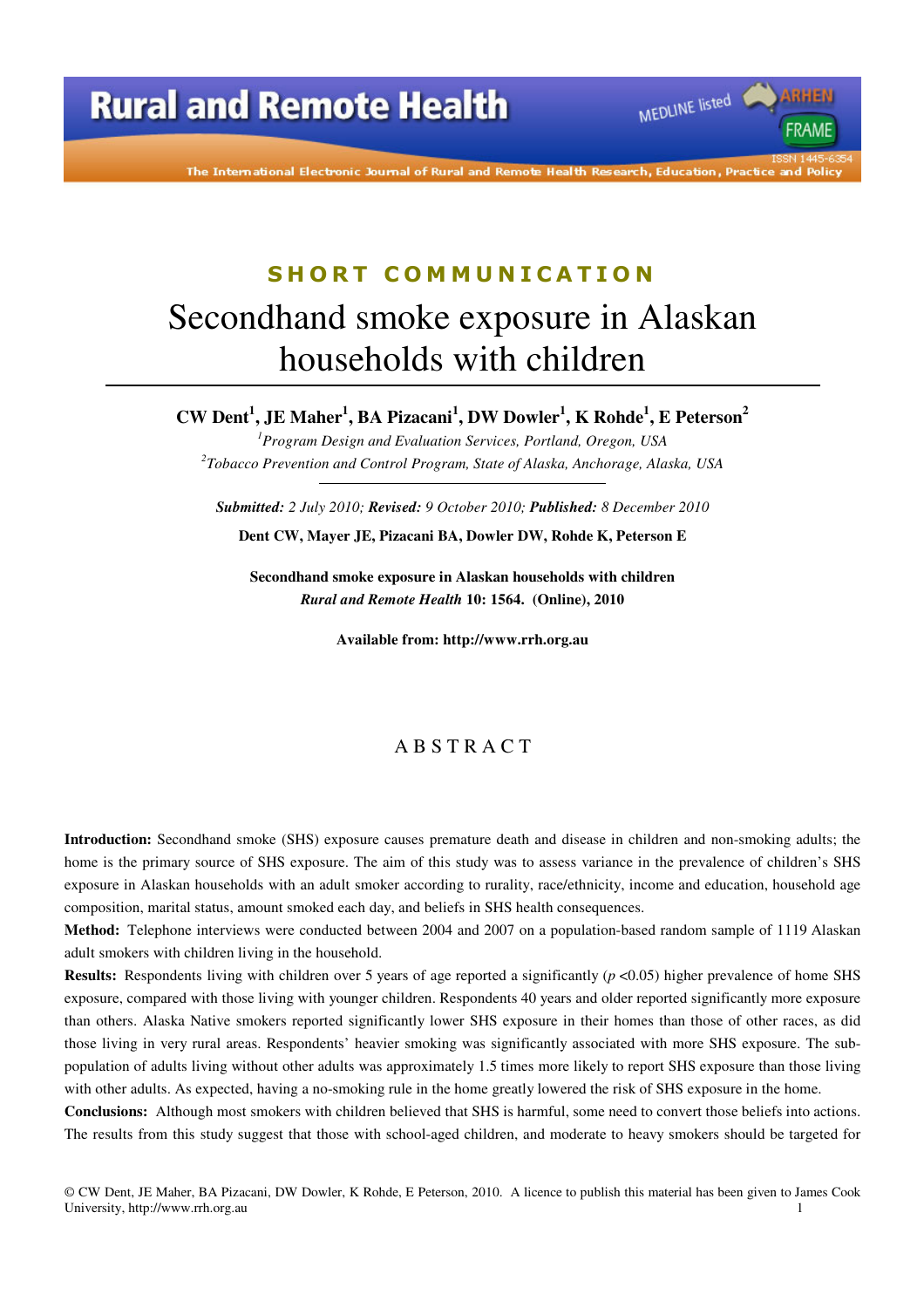The International Electronic Journal of Rural and Remote Health Research, Education Practice and Policy

intervention, given their high prevalence of home SHS exposure. Future work should examine reasons for low exposure levels among Alaska Native people to inform programmatic efforts in other communities.

**Key words:** Alaska, child, passive smoking, risk factors, USA.

# Introduction

As documented in a recent US Surgeon General's report, secondhand smoke (SHS) exposure causes premature death and disease in children and non-smoking adults<sup>1</sup>. The home is the primary source of SHS exposure for infants and children, and a major source for non-smoking adults<sup>2</sup>. Children in households with resident smokers are particularly vulnerable to SHS exposure because adults in the home largely have control over the environment. Indeed, while smokers with a child in the home are much more likely to have home smoking restrictions than other smokers<sup>3-5</sup>, they are still less likely to have such restrictions than the general population<sup>4,5</sup>.

Efforts to reduce household SHS exposure face unique challenges in circumpolar regions, due to factors such as living conditions, lifestyles and climate<sup>6</sup>. Previous studies have documented negative health outcomes in children from SHS exposure<sup>7-9</sup>. However, relatively few studies in circumpolar regions have estimated the prevalence of children's SHS in the homes of smokers and examined factors related to their exposure. Three studies found were conducted in Nordic countries and the their samples limited to households with three-year-old children $10-12$ .

The goal of the present study was to inform the State of Alaska's comprehensive tobacco control program efforts to reduce SHS exposure. Despite program efforts to date, more than one in four Alaskan smokers with children in the home reported SHS at home during the past  $30 \text{ days}^{13}$ . The program hypothesizes that there is variability in the burden of children's SHS exposure among sub-populations of households with smokers. Discovering which subpopulations carry the greatest burden is important for program targeting.

The objective of this study was to assess how the prevalence of children's SHS exposure in Alaskan households with an adult smoker varies according to rurality, race/ethnicity, income and education, household age composition, marital status, amount smoked each day, and beliefs in SHS health consequences.

### Methods

### *Setting*

The US State of Alaska is located in the extreme northwestern region of North America and has a population of less than  $700\,000^{14}$ . Although approximately 50% of Alaskans live in a metropolitan area, it is the least densely populated state in the USA. Alaska Native (AN) people comprise approximately 20% of Alaska's population overall, and  $44\%$  of its rural population<sup>14</sup>. The overall smoking prevalence in 2007 was 21.5% (37% among AN, and 17.8% among non-AN people) with 18-39 year-olds smoking at a rate of 25.4%, 40-59 year-olds at 21.6%, and those over 60 years at  $11.1\%^{13}$ .

### *Study design*

The study design was a stratified, random, repeated crosssectional, population based survey. Data were collected between 2004 and 2007 from the Alaska Behavioral Risk Factor Surveillance System (BRFSS) which is part of a national behavioral risk factor system with standardized validated instrument, methods, and quality control techniques<sup>15</sup>. The BRFSS is a random-digit-dialed, crosssectional survey stratified on geographic region. Eligible participants are non-institutionalized, aged 18 years or over, and living in Alaska households with a landline telephone

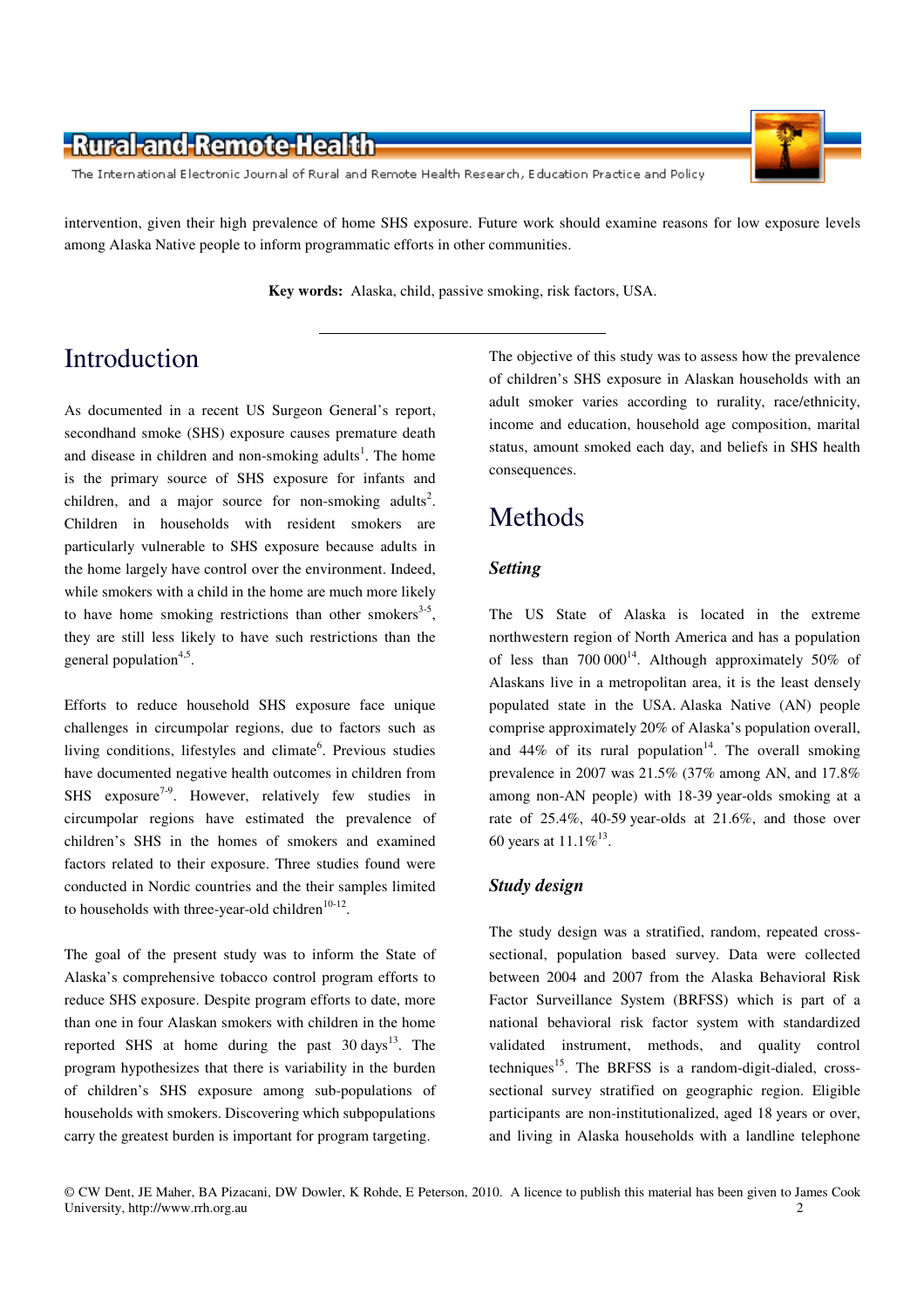The International Electronic Journal of Rural and Remote Health Research, Education Practice and Policy

(eligible population size,  $480\,686$ )<sup>16</sup>. Those respondents reached in households outside their primary residence were excluded The interviews were conducted by professionally trained interviewers everyday throughout the day, including evenings, using a standardized protocol and took approximately 20 min to complete per interview<sup>16</sup>. In 2004– 2007, the Council of American Survey Research Organizations (CASRO) response rate (ie definition from the CASRO) ranged from 62% to 68%. This project relied on public health surveillance data and did not require institutional review board approval.

#### *Sample*

A total of 10 045 respondents completed the survey during the years examined. Of those, 1121 self-identified as current smokers and reported one or more children under 18 years living at home - the sub-sample representing the group of interest in this analysis. Of those 1119 answered the question on secondhand smoke exposure and comprise the final sample. The average number of children in the home of this sub-sample was 2.1 (standard deviation,1.3).

### *Measures*

A brief description of the measures used in these analyses is given. The specific wording of the questions and response categories can be found at the BRFSS website $17$ .

### *Secondhand smoke exposure*

A 'Yes' response by the adult respondent to the question: 'In the past 30 days, has anyone, including yourself, smoked cigarettes, cigars, or pipes anywhere inside your home?' defined a child's SHS exposure in the home.

### *Demographics*

Information was gathered on the respondent's age, education, income, and ages of children living in the home, and number of adults in household. Low socio-economic status was indexed as a combination of income (less than

185% of poverty level) and education (less than high school). Race/ethnicity was defined as the primary reported race. The BRFSS sampling strata defined geographic regions of the state.

### *Smoking-related measures*

Standard BRFSS measures were used for respondent's smoking status and daily cigarette consumption. Also used were standard BRFSS items measuring belief in the harmfulness of SHS and existence of a home smoking rule<sup>17</sup>.

### *Statistical analysis*

Bivariate associations between household SHS exposure and each of the potential risk factor variables were examined. Presented for each variable is the raw sample size at each response category level, and the weighted percent of the subpopulation at that level, and the percent of SHS exposure at that level with standard error (SE), and the *p*-value for the Wald  $\chi^2$  test of association between the variable and home SHS exposure (Table 1). A multiple logistic regression model was used to examine potential confounding between race and other variables.

To conduct analyses SAS 9.1 (SAS Institute; Cary, NC, USA) procedures were used, which took into account the complex survey sampling methodology. Statistical significance was tested at the 5% alpha level.

### Results

The prevalence of SHS exposure estimated from the 1119 respondents in the combined 2004–2007 Alaska BRFSS data is presented (Table 1). In the population of smokers living in homes with children, approximately 25% reported SHS exposure in their homes in the last month.

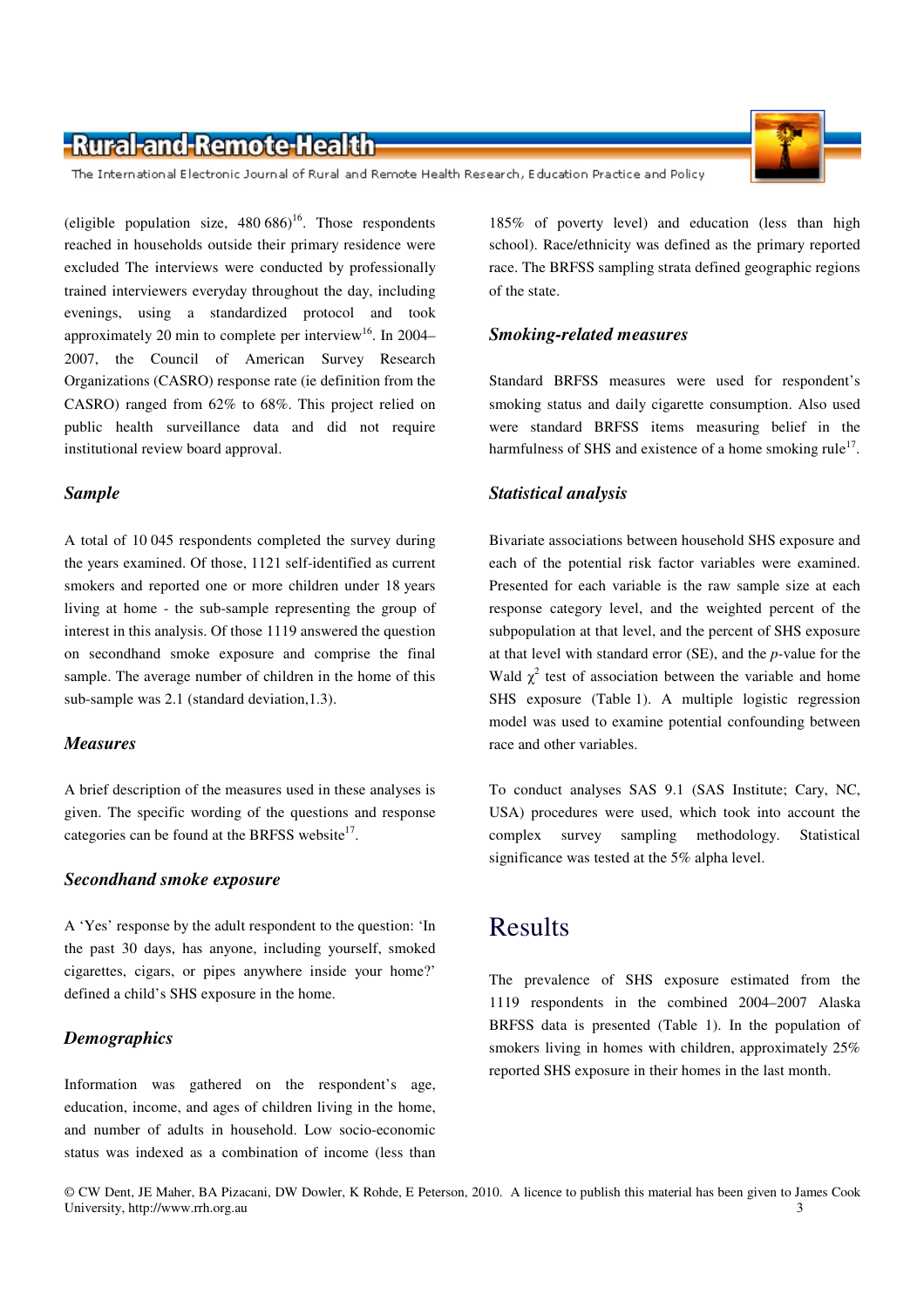The International Electronic Journal of Rural and Remote Health Research, Education Practice and Policy

#### *Demographics*

Respondents living with children over 5 years of age reported a significantly ( $p$ < 0.05) higher prevalence of SHS exposure in the home, compared with those living with younger children. The respondent's age was also significantly related to SHS exposure in the home, with those 40 years and older reporting more exposure than others. A significantly smaller percentage of AN people reported SHS exposure in the home than Whites and those who reported other races. Respondents in extremely rural regions (North, Southwest, and the Interior) had a significantly lower percentage of reported exposure in the home than those living in other regions. Respondents living with no other adults reported significantly higher exposure in the home than others. Secondhand smoke exposure in the home was not found to vary significantly by gender or socio-economic status measures.

#### *Smoking-related variables*

Those smoking more cigarettes per day were significantly more likely to have home SHS exposure. In addition, having a ban on smoking in the home was significantly related to SHS exposure in the home. Only 5% of respondents with a 'not allowed' smoking rule reported home SHS exposure, compared with 81-91% of those with only occasional or no restrictions. A total of 74% of all respondents had a 'no smoking' home rule.

### *Beliefs in secondhand smoke health consequences*

No significant relationship was found between SHS exposure in the home and belief in the general harm of SHS. However, an association was found between believing SHS has an effect specifically on Sudden Infant Death Syndrome (SIDS) and less home SHS exposure. Although a large percentage of respondents believed that SHS was harmful (89%), fewer (50%) knew or believed that SHS effected SIDS.

To examine potential confounding between AN race and other variables examined, a multivariate logistic regression analysis was conducted. Candidate confounder variables significantly associated with both race and exposure were rural region and cigarette consumption. A model including race and these variables revealed that being of AN race (odds ratio  $[OR]=0.54$  relative to all others,  $p=.026$ , 20 or more cigarettes smoked per day (OR=2.98, relative to 1–19 smoked per day,  $p$ <.001) remained independent predictors of exposure. The unadjusted OR for being of AN predicting exposure was 0.47 (*p*=.004).

### Discussion

In this study over 25% of smokers with children in Alaska reported SHS exposure in their home during the last month, but this estimate varied according to sub-population. Consistent with other studies, children's exposure in the home was found to be associated with their parents being older<sup>4</sup>, being the only adult in the home<sup>3,11,12</sup>, and consuming more cigarettes $3,11$ ; while having young children in the home was associated with less home SHS exposure<sup>3</sup>. Alaskan Native households were found to have less home exposures than other races, even after adjusting for other variables. This finding is in contrast to another study of households with a smoker and a child that found Native Americans had as much SHS exposure at home as White households<sup>18</sup>, but that study was limited to low-income Native American and White households in Oklahoma. Socioeconomic status was not significantly associated with home SHS exposure in our study, regardless of race/ethnicity or region, but has been found to be associated with exposure in other US states<sup>5,19</sup> and in Norway<sup>10,11</sup>.



<sup>©</sup> CW Dent, JE Maher, BA Pizacani, DW Dowler, K Rohde, E Peterson, 2010. A licence to publish this material has been given to James Cook University, http://www.rrh.org.au 4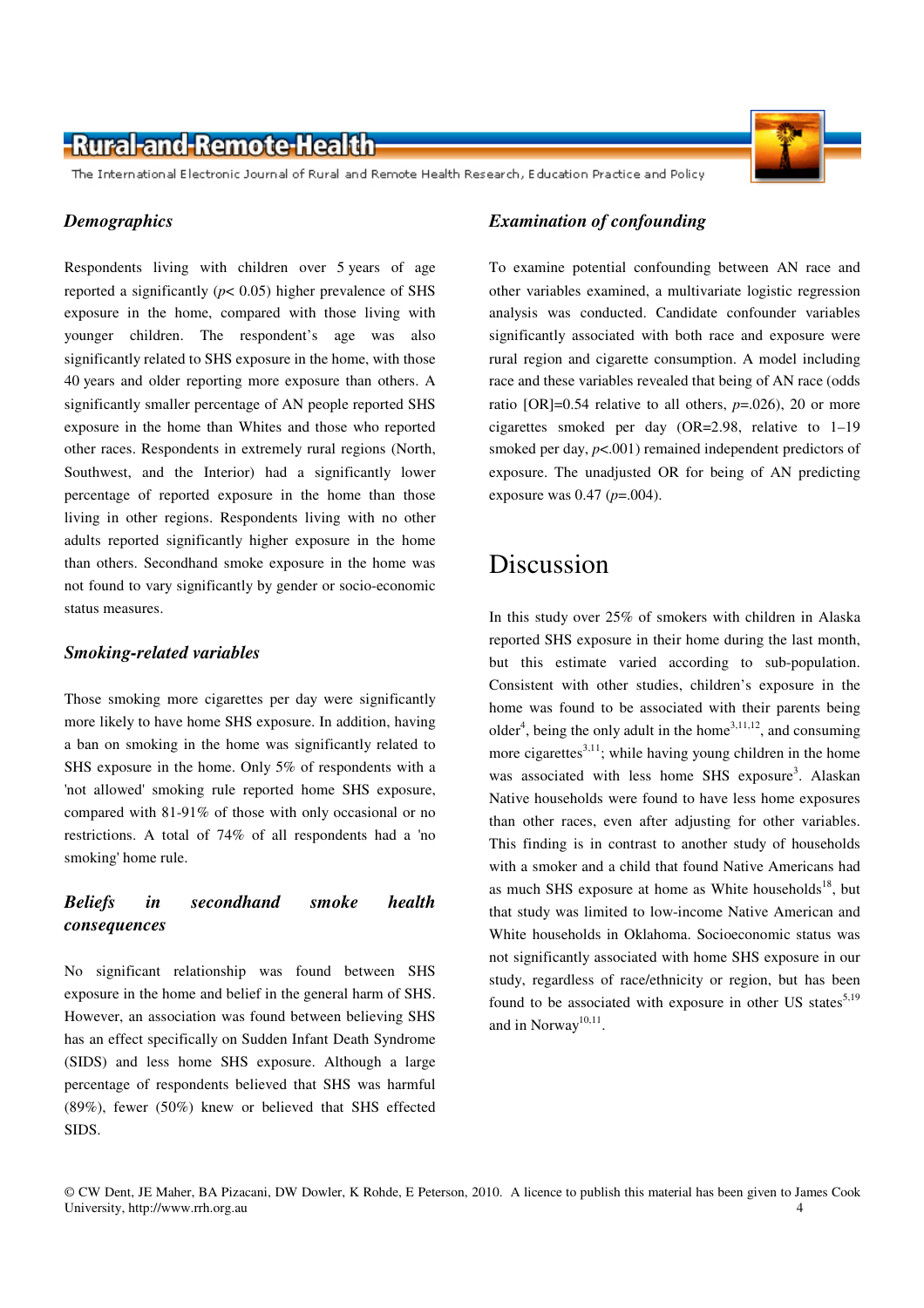The International Electronic Journal of Rural and Remote Health Research, Education Practice and Policy

### **Table 1: Bivariate associations of respondent characteristics with secondhand smoke exposure in the home**

| Characteristic                                                                    | $N$ (% sub  | <b>SHS Exposure</b> | P-value |
|-----------------------------------------------------------------------------------|-------------|---------------------|---------|
|                                                                                   | population) | $%$ (SE)            |         |
| Smokers w/ children                                                               | 1119 (100)  | 25.5(2.1)           |         |
| Children's ages (years) <sup>II</sup>                                             |             |                     |         |
| $0 - 4$                                                                           | 273 (46.8)  | 13.7(2.6)           | < .001  |
| $5 - 12$                                                                          | 355 (55.5)  | 32.7(3.5)           |         |
| $13 - 17$                                                                         | 295(44.2)   | 34.1(3.8)           |         |
| Respondent's age                                                                  |             |                     |         |
| $18 - 39$                                                                         | 672(65.1)   | 20.3(2.7)           | < .001  |
| >40                                                                               | 447 (34.9)  | 35.2(3.1)           |         |
| Sex                                                                               |             |                     |         |
| Male                                                                              | 490 (55.4)  | 22.1(2.4)           | 0.067   |
| Female                                                                            | 629(44.5)   | 29.7(3.3)           |         |
| Race/ethnicity                                                                    |             |                     |         |
| White                                                                             | 545(54.6)   | 29.4(2.7)           | 0.001   |
| Native                                                                            | 473(31.2)   | 16.4(2.2)           |         |
| Other                                                                             | 101(14.1)   | 30.5(7.8)           |         |
| Education                                                                         |             |                     |         |
| <high school<="" td=""><td>153 (15.6)</td><td>30.1(7.2)</td><td>0.472</td></high> | 153 (15.6)  | 30.1(7.2)           | 0.472   |
| High school                                                                       | 547(46.9)   | 22.9(2.5)           |         |
| >High school                                                                      | 418(37.3)   | 26.9(3.2)           |         |
| Below 185% poverty                                                                |             |                     |         |
| Yes                                                                               | 277 (28.2)  | 31.5(5.3)           | 0.396   |
| $\overline{No}$                                                                   | 694 (71.8)  | 26.5(2.3)           |         |
| $SES^{\dagger}$                                                                   |             |                     |         |
| Higher                                                                            | 524 (45.9)  | 24.5(2.4)           | 0.645   |
| Low                                                                               | 595 (54.1)  | 26.3(3.1)           |         |
| Region                                                                            |             |                     |         |
| Anchorage (& vicinity)                                                            | 188(47.2)   | 27.8(3.9)           | 0.016   |
| Fairbanks (& vicinity)                                                            | 188(12.6)   | 25.4(3.4)           |         |
| <b>Gulf Coast</b>                                                                 | 175(10.1)   | 30.8(4.1)           |         |
| South east                                                                        | 163(8.7)    | 23.5(3.4)           |         |
| North, SW & interior                                                              | 405 (21.2)  | 18.8(2.4)           |         |
| Adults in house                                                                   |             |                     |         |
| 1                                                                                 | 262(11.1)   | 35.5(3.8)           | 0.013   |
| >2                                                                                | 857 (88.9)  | 24.2(2.2)           |         |
| Cigarettes per day                                                                |             |                     |         |
| $1 - 4$                                                                           | 267 (22.9)  | 9.0(2.5)            | < .001  |
| $5 - 19$                                                                          | 638 (58.2)  | 25.3(2.9)           |         |
| $\geq$ 20                                                                         | 214(18.9)   | 66.2(4.8)           |         |
| Belief in harm from SHS <sup>§</sup>                                              |             |                     |         |
| Yes                                                                               | 694(88.7)   | 27.6(2.8)           | 0.923   |
| $\overline{No}$                                                                   | 58 (9.4)    | 29.4(7.7)           |         |
| DK                                                                                | 17(1.8)     | 36.9(12.9)          |         |
| Belief in SHS effect on SIDS <sup>††</sup>                                        |             |                     |         |
| Yes                                                                               | 211 (50.4)  | 18.8(4.5)           | 0.004   |
| $\overline{No}$                                                                   | 93(23.3)    | 41.1(6.8)           |         |
| DK                                                                                | 137 (26.2)  | 38.8 (6.4)          |         |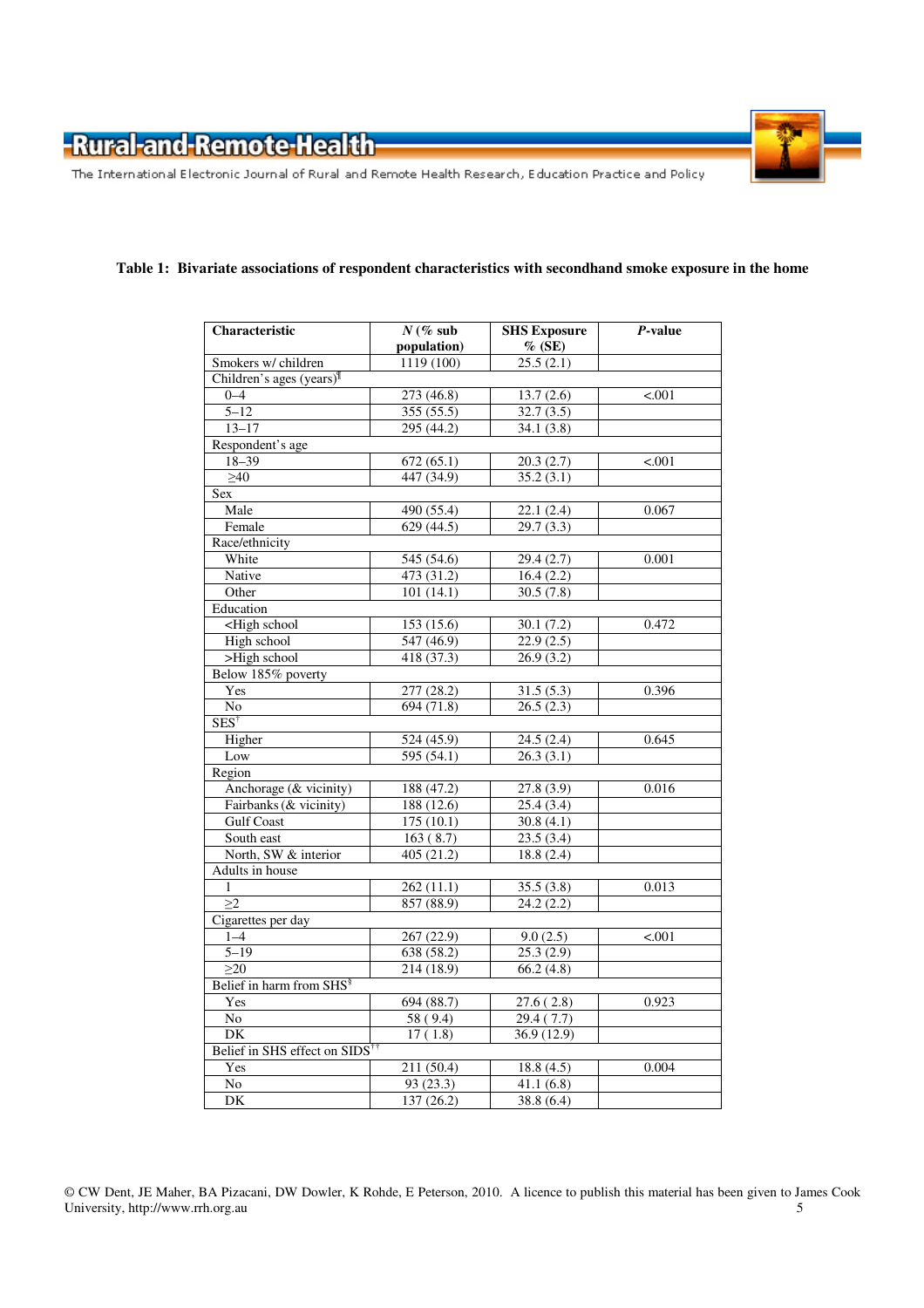

The International Electronic Journal of Rural and Remote Health Research, Education Practice and Policy

#### **Table 1: cont'd**

| <b>Characteristic</b>                         | $N$ (% sub<br>population) | <b>SHS Exposure</b><br>$\%$ (SE)      | <i>P</i> -value                       |
|-----------------------------------------------|---------------------------|---------------------------------------|---------------------------------------|
| House smoking rules                           |                           |                                       |                                       |
| Not allowed                                   | 816 (73.6)                | 4.6(0.8)                              | < 0.001                               |
| Sometimes                                     | 222(18.8)                 | 80.6(4.0)                             |                                       |
| Allowed                                       | 79 (7.5)                  | 91.1(2.8)                             |                                       |
| $\sim$ $\sim$ $\sim$<br>$\sim$ $\sim$<br>$-1$ | .                         | $\sim$ $\sim$ $\sim$<br>$\sim$ $\sim$ | $\cdot$ $\cdot$<br>$\sim$ $\sim$<br>. |

DK, Don't Know/Not Sure; SHS, second hand smoke; SE, standard error; SIDS, sudden infant death syndrome; SW, South west.

†"Low" defined as less than a high school education or below 185% of Alaska poverty level; ¶asked in 2004 & 2005; §asked in 2004, 2006 & 2005; ††asked in 2004 & 2007.

### *Limitations*

This study has several limitations. First, the data on home SHS exposure are based on a proxy measure of actual child exposures. The survey asked simply if 'anyone' smoked tobacco 'anywhere' inside the home, it did not ask potentially important details related to level of exposure such as the number of persons that smoked or the proximity of the smoker to the children. Moreover, the exposure measure was based on self-report and may have been affected by social desirability. One study in Alaska's Y-K Delta region suggested that SHS exposure among AN may be underreported<sup>20</sup>, although findings from a study in other northern regions suggested smokers in general accurately report their children's SHS exposure<sup>21</sup>. Second, although the survey was population based, because the survey was telephone based those people in households without telephones (approximately  $3\%$  of households<sup>16</sup>) could not be reached and are not represented. Third, although multivariate analysis was used to control for several potentially confounding factors, some of the associations found may have been due to other factors not included in these models. Finally, some group categories, such as 'other' race and failure to believe in SHS harm had relatively few respondents, limiting the power to detect an association between those variables and SHS exposure. It was not possible to detect significant associations between SHS and some categories, possibly due to the study lacking sufficient statistical power.

### **Conclusions**

Although it was found that in Alaska most smokers with children believe that SHS is harmful, they should be encouraged to have no-smoking rules in their homes to convert those beliefs into actions. Our finding of low SHS exposure among AN people with children in the home is new and encouraging. Results from this study suggest those with school-aged children, and moderate to heavy smokers should be targeted for intervention, given their high prevalence of home SHS exposure. Future work should examine reasons for low exposure levels among AN people to inform programmatic efforts in other non-indigenous communities.

### Acknowledgements

The authors thank Chris Bushore for his insightful comments on the manuscript. This work was supported by the Alaska Tobacco Prevention and Control Program.

### References

1. US Department of Health and Human Services. *The health consequences of involuntary exposure to tobacco smoke: a report to the surgeon general*. Atlanta, GA: 2006.

2. Trosclair A, Babb S, Murphy-Hoefer R, Asman K, Husten C, Malarcher A. State-specific Prevalence's of Smoke-Free Home Rules – United States 1992 – 2003. *Morbidity and Mortality Weekly Report* 2007; **50(20):** 501-504.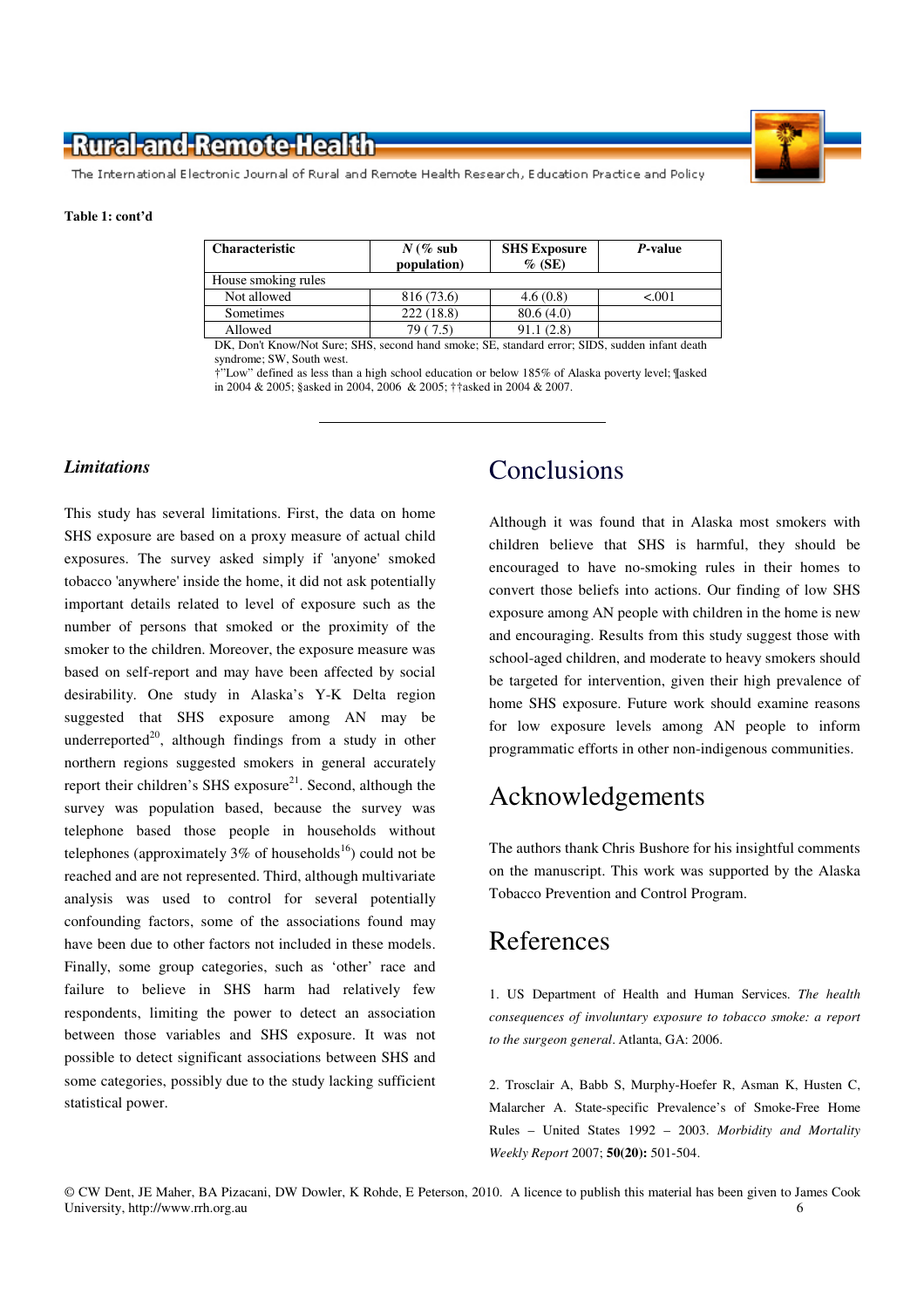The International Electronic Journal of Rural and Remote Health Research, Education Practice and Policy

3. Berg C, Cox S, Nazir N, Mussulman L, Ahluwalia,J, Ellerbeck E. Correlates of Home Smoking restrictions among rural smokers. *Nicotine & Tobacco Research* 2006; **8(3):** 353-360.

4. Norman G, Ribisl K, Howard-Pitney B, Howard K. Smoking Bans in the Home and Car: Do those who really need them have them? *Preventive Medicine* 1999; **29:** 582-589.

5. Pizacani B, Martin D, Stark M, Koepsell T, Thompson B, Diehr P. Household smoking bans: which households have them and do they work? *Preventive Medicine* 2003; **36:** 99-107.

6. Backer V, Nepper-Christensen S, Porsbjerg C, von Linstow ML, Reersted P. Respiratory symptoms in Greenlanders living in Greenland and Denmark: a population-based study. *Annals of Allergy, Asthma and Immunology* 2004; **93(1):** 76-82.

7. Spengler JD, Jaakkola JJ, Parise H, Katsnelson BA, Privalova LI, Kosheleva AA. Housing characteristics and children's respiratory health in the Russian Federation. *American Journal of Public Health* 2004; **94(4):** 657-662.

8. Lanier AP, Bulkow LR, Novotny TE, Giovino GA, Davis RM. Tobacco use and its consequences in northern populations. *Arctic Medical Research* 1990; **49(Suppl2):** 17-22.

9. Hugg TT, Jaakkola MS, Ruotsalainen RO, Pushkarev VJ, Jaakkola JJK. Parental smoking behaviour and effects of tobacco smoke on childrens health in Finland and Russia. *European Journal Of Public Health* 2008; **18(1):** 55-62.

10. Rise J, Lund KE. Predicting children's level of exposure to environmental tobacco smoke based on two national surveys in Norway in 1995 and 2001. *Addictive Behaviors* 2005; **30(6):** 1267- 1271.

11. Lund KE, Skrondal A, Vertio H, Helgason AR. To what extent do parents strive to protect their children from environmental tobacco smoke in the Nordic countries? A population-based study. *Tobacco Control* 1998; **7(1):** 56-60.

12. Helgason AR, Lund KE. Environmental tobacco smoke exposure of young children--attitudes and health-risk awareness in the Nordic countries. *Nicotine and Tobacco Research* 2001; **3(4):** 341-345.

13. Alaska Division of Public Health. *Alaska Tobacco Facts, 2009 Update*. (Online) 2009. Available: http://www.hss.state.ak.us/ dph/chronic/tobacco/alaska\_tobacco\_facts.pdf (Accessed 23 October 2009).

14. US Census Bureau. *Alaska Fact Sheets*. (Online) 2009. Available: http://factfinder.census.gov (Accessed 23 October 2009).

15. Nelson DE, Holtzman D, Bolen J, Stanwyck CA, Mack KA. Reliability and validity of BRFSS measures. *Preventive Medicine* 2001; **46(Suppl1):** S3-S42.

16. Alaska Division of Public Health. *Behavioral Risk Factor Surveillance System Survey methodology*. (Online) 2009. Available: http://www.hss.state.ak.us/dph/chronic/hsl/brfss/method.htm (Accessed 23 October 2009).

17. Centers for Disease Control and Prevention (CDC). *Behavioral Risk Factor Surveillance System Survey Questionnaire*. (Online) 2004. Available: http://www.cdc.gov/BRfss/questionnaires/english. htm (Accessed 23 October 2009).

18. Kegler M, Malcoe L. Smoking restrictions in the home and car among rural Native American and White families with young children. *Preventive Medicine* 2002; **35:** 344-342.

19. Martinez-Donate A, Hovel M, Hofstetter C, Gonzalez-Perez G, Adams M, Kotay M. Correlates of home smoking bans among Mexican Americans. *Tobacco Control* 2007; **21(4):** 229-236.

20. Helzer LJ, Heitkamp KM, Shein M, Etzel RA. Pilot study of methods to measure saliva cotinine in Alaska Native women during pregnancy. *International Journal of Circumpolar Health* 2007; **66(Suppl1):** 29-38.